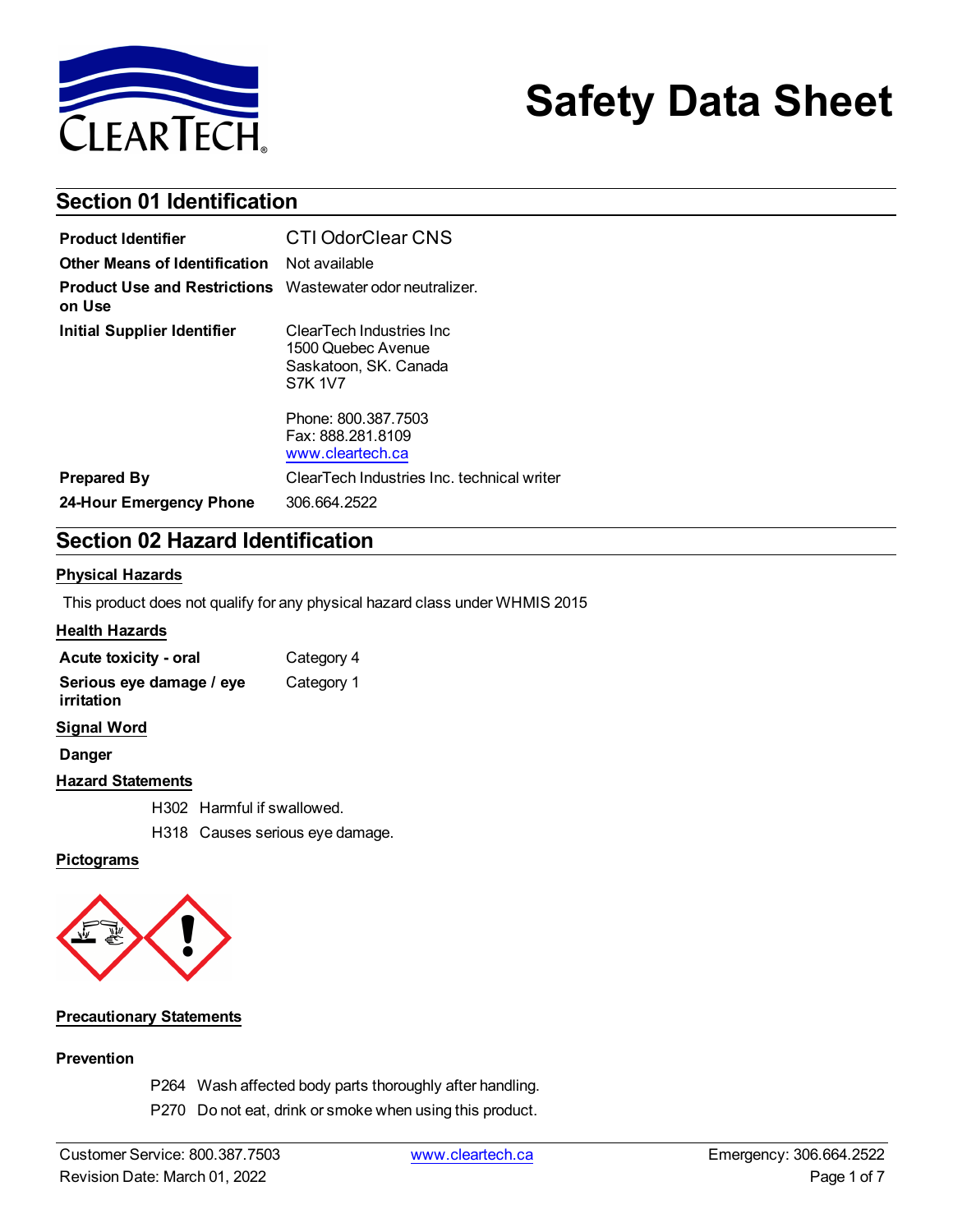P280 Wear eye protection, face protection

#### **Response**

P301 P312 P330 IF SWALLOWED: Rinse mouth. Call a POISON CENTER or doctor if you feel unwell.

P305 P351 P338 IF IN EYES: Rinse cautiously with water for several minutes. Remove contact lenses, if present P310 and easy to do. Continue rinsing. Immediately call a POISON CENTER or doctor.

#### **Disposal**

P501 Dispose of contents / container in accordance with all federal, provincial and / or local regulations including the Canadian Environmental Protection Act.

#### **Hazards Not Otherwise Classified**

Not available

#### **Supplemental Information**

Not available

## **Section 03 Composition / Information on Ingredients**

#### **Hazardous Ingredients:**

| <b>Chemical name</b>      | Common name(s)  | <b>CAS</b> number | Concentration (w/w%) |
|---------------------------|-----------------|-------------------|----------------------|
| Nitric acid, calcium salt | Calcium nitrate | 10124-37-5        | 30-60%*              |

\*Exact concentration withheld as a trade secret.

### **Section 04 First-Aid Measures**

#### **Description of necessary first-aid measures**

**Inhalation** Get medical advice / attention if you feel unwell or are concerned.

**Ingestion** Call a POISON CENTER or doctor if you feel unwell. Rinse mouth.

**Skin contact** Rinse skin with lukewarm, gently flowing water / shower for 5 minutes or until product is removed. If skin irritation occurs or if you feel unwell: Get medical advice / attention.

**Eye contact** Remove source of exposure or move person to fresh air. Rinse eyes cautiously with lukewarm, gently flowing water for several minutes, while holding the eyelids open. Remove contact lenses, if present and easy to do. Continue rinsing for 30 minutes. Take care not to rinse contaminated water into the unaffected eye or onto the face. Immediately call a POISON CENTER or doctor.

#### **Most important symptoms and effects, both acute and delayed**

| <b>Inhalation</b>   | May cause respiratory irritation.                                                     |
|---------------------|---------------------------------------------------------------------------------------|
| Ingestion           | Harmful if swallowed.                                                                 |
| <b>Skin contact</b> | Not available                                                                         |
| Eye contact         | Causes serious eye damage.                                                            |
|                     | Further information For further information see Section 11 Toxicological Information. |

## **Section 05 Fire Fighting Measures**

**Suitable extinguishing media** Extinguish fire using extinguishing agents suitable for the surrounding fire. **Unsuitable extinguishing media** Water jets are not recommended in fires involving chemicals. **Specific hazards arising from** In the event of a fire oxides of nitrogen may be released.**the chemical**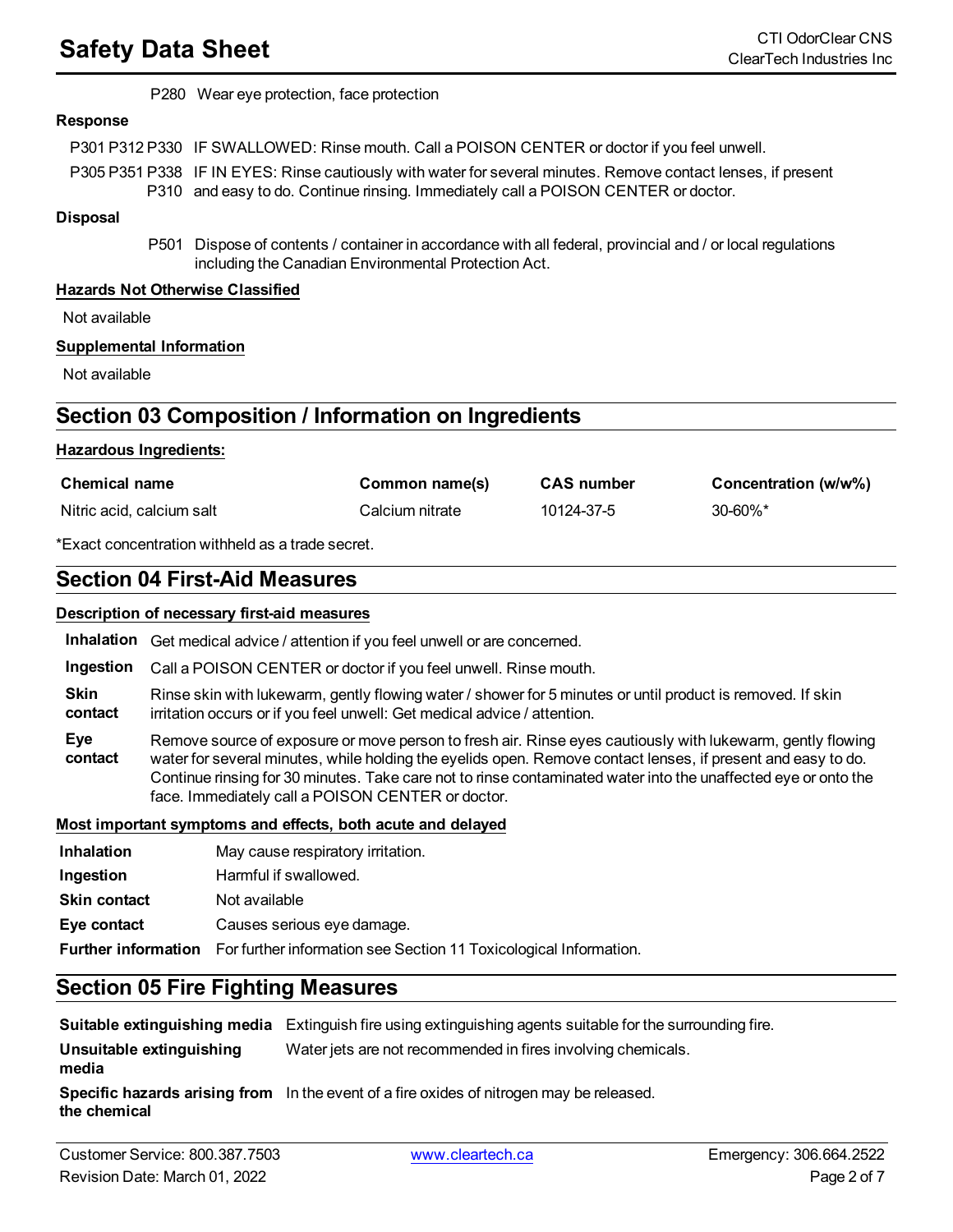**Special protective equipment** Wear NIOSH-approved self-contained breathing apparatus and chemical-protective **for fire-fighters** clothing.

### **Section 06 Accidental Release Measures**

| <b>Personal Precautions /</b><br><b>Protective Equipment /</b><br><b>Emergency Procedures</b> | Wear appropriate personal protective equipment (See Section 08 Exposure Controls and<br>Personal Protection). Stay upwind, ventilate area.                                                                                                                                                                                                      |
|-----------------------------------------------------------------------------------------------|-------------------------------------------------------------------------------------------------------------------------------------------------------------------------------------------------------------------------------------------------------------------------------------------------------------------------------------------------|
| <b>Environmental Precautions</b>                                                              | Prevent material from entering waterways, sewers or confined spaces. Notify local health<br>and wildlife officials. Notify operators of nearby water intakes.                                                                                                                                                                                   |
| <b>Methods and Materials for</b><br><b>Containment and Cleaning</b><br>Up                     | SMALL SPILLS: Stop or reduce leak if safe to do so. Clean up spill with non-reactive<br>absorbent and place in suitable, covered, labeled containers. Flush area with water.<br>Contaminated absorbent material may pose the same hazards as the spilled product.<br>LARGE SPILLS: Contact fire and emergency services and supplier for advice. |

## **Section 07 Handling and Storage**

|                                    | <b>Precautions for Safe Handling</b> Use proper equipment for lifting and transporting all containers. Use sensible industrial<br>hygiene and housekeeping practices. Wash thoroughly after handling. Avoid all situations<br>that could lead to harmful exposure.                                     |
|------------------------------------|--------------------------------------------------------------------------------------------------------------------------------------------------------------------------------------------------------------------------------------------------------------------------------------------------------|
|                                    | Inspect containers for damage or leaks before handling. If the original label is damaged or<br>missing replace with a workplace label. Have suitable emergency equipment for fires, spills<br>and leaks readily available.                                                                             |
|                                    | Never return contaminated material to its original container.                                                                                                                                                                                                                                          |
| <b>Conditions for Safe Storage</b> | Store in a cool, dry, well-ventilated area, away from heat sources and incompatible<br>materials. Always store in original labeled container. Keep containers tightly closed when<br>not in use and when empty. Empty containers may contain hazardous residues. Protect<br>label and keep it visible. |
| Incompatibilities                  | Bases, such as potassium hydroxide, sodium hydroxide, calcium hydroxide (slaked lime),<br>ammonia, carbonates.                                                                                                                                                                                         |
|                                    | Reducing agents, such as hydrogen, sodium borohydride, sulphur dioxide, thiosulphates,<br>hydrazine, phosphites, carbon, and oxalic, formic and ascorbic acid.                                                                                                                                         |
|                                    | Organic material, such as wood, paper, gasoline, diesel, solvents and some glycol based<br>heat transfer fluids                                                                                                                                                                                        |

## **Section 08 Exposure Controls and Personal Protection**

#### **Exposure limits**

There are no known exposure limits for this product.

#### **Engineering controls**

| <b>Ventilation Requirements</b> | Mechanical ventilation (dilution or local exhaust), process or personnel enclosure and<br>control of process conditions should be provided in accordance with all fire codes and<br>regulatory requirements. Supply sufficient replacement air to make up for air removed by<br>exhaust systems. |
|---------------------------------|--------------------------------------------------------------------------------------------------------------------------------------------------------------------------------------------------------------------------------------------------------------------------------------------------|
| <b>Other</b>                    | A soak hose and eyewash station or emergency shower and eyewash station should be<br>available, tested, and be in close proximity to the product being handled in accordance with<br>provincial regulations.                                                                                     |

#### **Protective equipment**

The following are recommendations only. It is the responsibility of the employer / user to conduct a hazard assessment of the process in which this product being used and determine the proper engineering controls and PPE for their process. Additional regulatory and safety information should be sought from local authorities and, if needed, a professional industrial hygienist.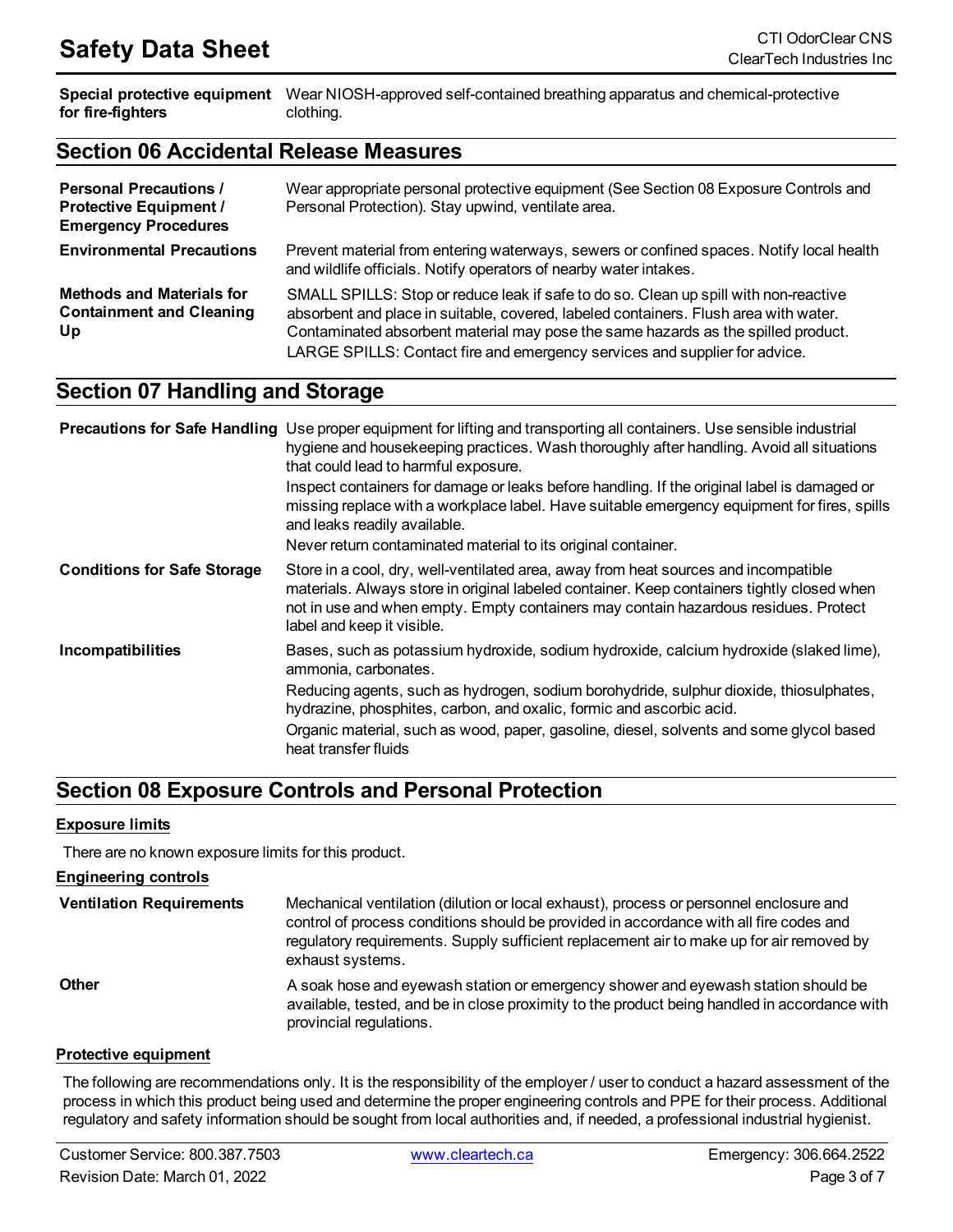| Eye and face protection       | Where there is potential eye or face exposure, tightly fitting safety goggles and a face shield<br>or a full face respirator or similar protective equipment which protects the wearer's face and<br>eyes are recommended. Contact lenses are not recommended; they may contribute to<br>severe eye injury. |
|-------------------------------|-------------------------------------------------------------------------------------------------------------------------------------------------------------------------------------------------------------------------------------------------------------------------------------------------------------|
| Hand and body protection      | Where handling this product it is recommended that skin contact is avoided.                                                                                                                                                                                                                                 |
| <b>Respiratory protection</b> | In case of insufficient ventilation wear suitable respiratory equipment.                                                                                                                                                                                                                                    |
| <b>Thermal hazards</b>        | Not available                                                                                                                                                                                                                                                                                               |

## **Section 09 Physical and Chemical Properties**

#### **Appearance**

| <b>Physical state</b>                      | Liquid                            |
|--------------------------------------------|-----------------------------------|
| Colour                                     | Clear, colourless                 |
| <b>Odour</b>                               | <b>Odourless</b>                  |
| <b>Odour threshold</b>                     | Not available                     |
| <b>Property</b>                            |                                   |
| pH                                         | Not available                     |
| Melting point / freezing point             | $<$ -10 $^{\circ}$ C              |
| Initial boiling point and<br>boiling range | >110 °C                           |
| <b>Flash point</b>                         | Not available                     |
| <b>Evaporation rate</b>                    | Not available                     |
| <b>Flammability</b>                        | Not applicable                    |
| Upper flammable limit                      | Not available                     |
| Lower flammable limit                      | Not available                     |
| Vapour pressure                            | Not available                     |
| Vapour density                             | Not available                     |
| <b>Relative density</b>                    | Not applicable                    |
| <b>Solubility</b>                          | Soluble in water                  |
| Partition coefficient: n-<br>octanol/water | Not available                     |
| Auto-ignition temperature                  | Not available                     |
| <b>Decomposition temperature</b>           | 132 °C                            |
| <b>Viscosity</b>                           | Not available                     |
| <b>Specific gravity</b>                    | 1.44-1.48 @ 20 °C                 |
| <b>Particle characteristics</b>            | Not applicable                    |
| Formula                                    | Ca(NO <sub>3</sub> ) <sub>2</sub> |
| Molecular weight                           | 236.15 g/mol                      |

## **Section 10 Stability and Reactivity**

| Reactivity       | This product is an oxidizer and will react with reducing agents and organic compounds such<br>as paper or wood |
|------------------|----------------------------------------------------------------------------------------------------------------|
| <b>Stability</b> | This product is stable if stored according to the recommendations in Section 07.                               |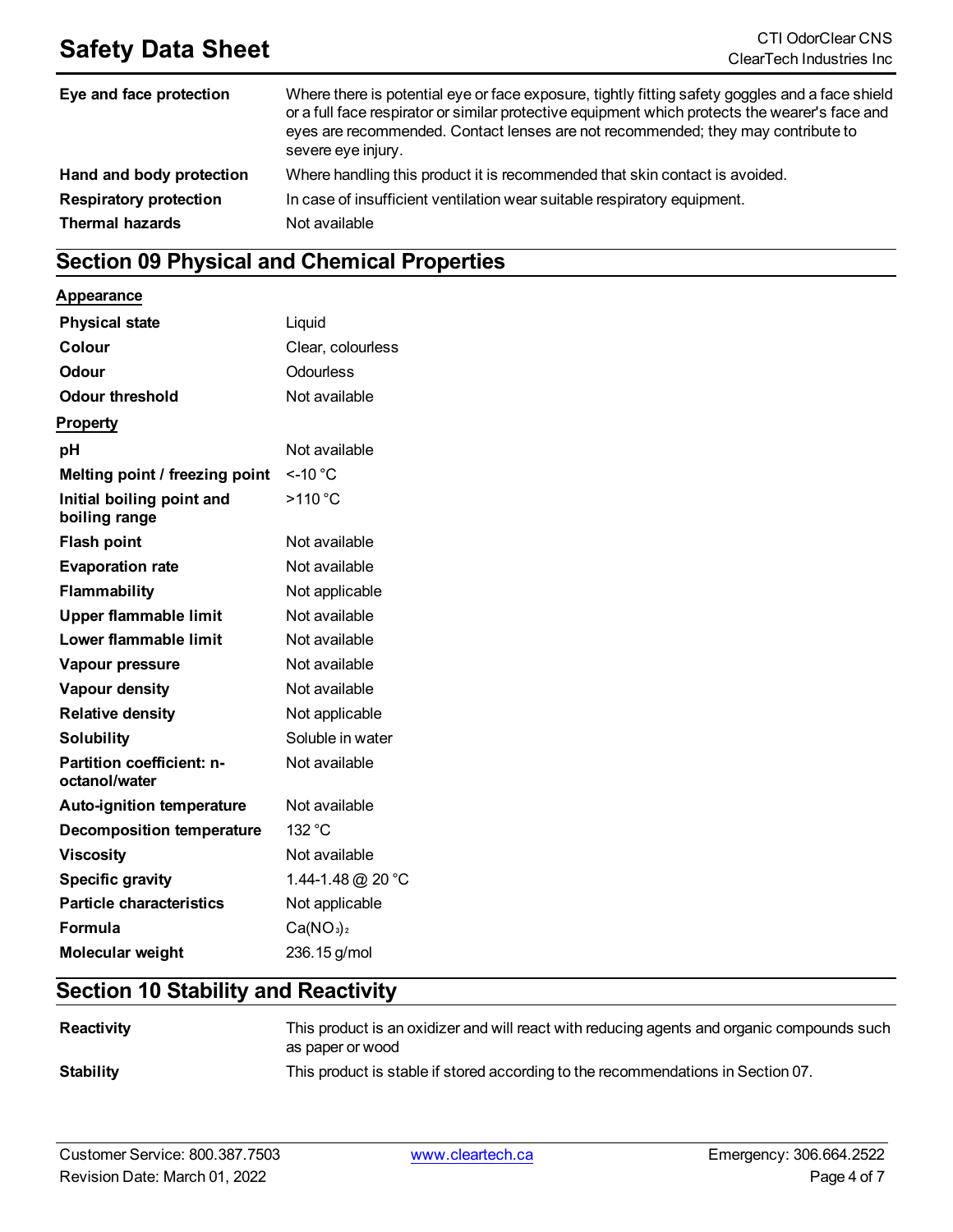| <b>Possibility of hazardous</b><br>reactions | Hazardous polymerization is not known to occur.                                                                                                                |
|----------------------------------------------|----------------------------------------------------------------------------------------------------------------------------------------------------------------|
| <b>Conditions to avoid</b>                   | Avoid contact with incompatible materials.                                                                                                                     |
| Incompatible materials                       | Bases, such as potassium hydroxide, sodium hydroxide, calcium hydroxide (slaked lime),<br>ammonia, carbonates.                                                 |
|                                              | Reducing agents, such as hydrogen, sodium borohydride, sulphur dioxide, thiosulphates,<br>hydrazine, phosphites, carbon, and oxalic, formic and ascorbic acid. |
|                                              | Organic material, such as wood, paper, gasoline, diesel, solvents and some glycol based<br>heat transfer fluids                                                |
| <b>Hazardous decomposition</b><br>products   | Thermal decomposition may produce oxides of nitrogen.                                                                                                          |

## **Section 11 Toxicological Information**

#### **Acute Toxicity (LD50 / LC50 values)**

| Component       | Route | <b>Species</b> | Value              | <b>Exposure time</b> |
|-----------------|-------|----------------|--------------------|----------------------|
| Calcium nitrate | Oral  | Rat            | 300-2,000 mg/kg bw |                      |

#### **Toxic Health Effect Summary**

| <b>Chemical</b><br>characteristics | No known effects                                                                                           |
|------------------------------------|------------------------------------------------------------------------------------------------------------|
| <b>Skin</b>                        | Not available                                                                                              |
| Ingestion                          | Harmful if swallowed.                                                                                      |
| <b>Inhalation</b>                  | May cause respiratory irritation.                                                                          |
| Eye contact                        | Causes serious eye damage.                                                                                 |
| <b>Sensitization</b>               | This product and its components at their listed concentration have no known sensitizing effects.           |
| <b>Mutagenicity</b>                | This product and its components at their listed concentration have no known mutagenic effects.             |
| Carcinogenicity                    | This product and its components at their listed concentration have no known carcinogenic effects.          |
| Reproductive<br>toxicity           | This product and its components at their listed concentration have no known reproductive effects.          |
| Specific organ<br>toxicity         | This product and its components at their listed concentration have no known effects on specific<br>organs. |
| <b>Aspiration hazard</b>           | Not available                                                                                              |
| <b>Synergistic</b><br>materials    | Not available                                                                                              |

## **Section 12 Ecological Information**

#### **Ecotoxicity**

| Component               | Type                                                                   | <b>Species</b>           | Value       | <b>Exposure Time</b> |
|-------------------------|------------------------------------------------------------------------|--------------------------|-------------|----------------------|
| calcium nitrate         | LC50                                                                   | Fish                     | $>100$ mg/L | 96 hours             |
|                         | EC50                                                                   | Aquatic<br>invertabrates | $>100$ mg/L | 48 hours             |
|                         | EC <sub>50</sub>                                                       | Algea                    | $>100$ mg/L | 72 hours             |
| <b>Biodegradability</b> | The domestic substance list categorizes calcium nitrate as persistent. |                          |             |                      |

**Bioaccumulation** The domestic substance list categorizes calcium nitrate as non-bioaccumulative.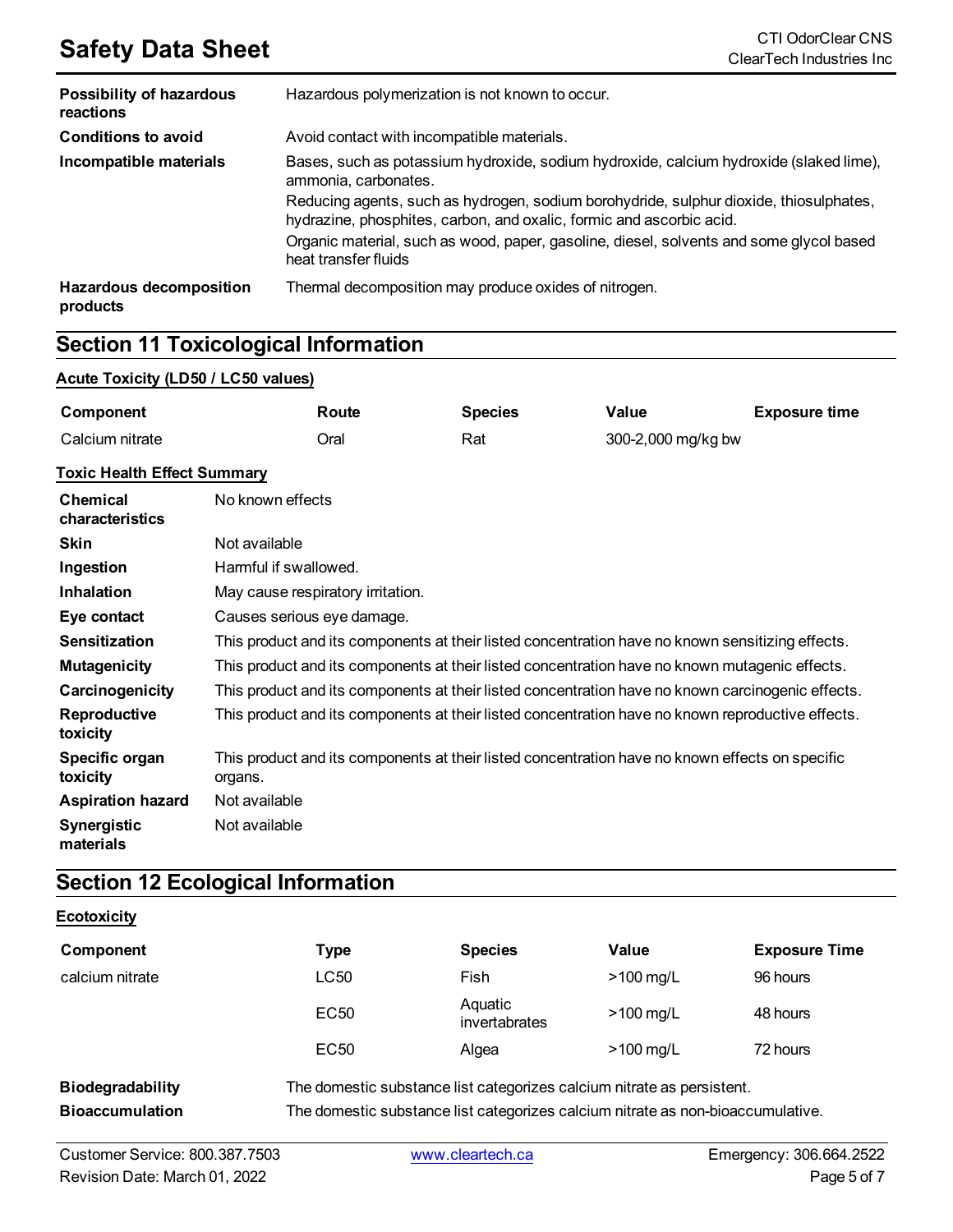| <b>Mobility</b>       | This product is water soluble, is not predicted to adsorb to soil and may contaminate ground<br>water. |
|-----------------------|--------------------------------------------------------------------------------------------------------|
| Other adverse effects | Not available                                                                                          |

### **Section 13 Disposal Considerations**

| <b>Waste From Residues /</b>  | Dispose in accordance with all federal, provincial, and local regulations including the                                                                                     |
|-------------------------------|-----------------------------------------------------------------------------------------------------------------------------------------------------------------------------|
| <b>Unused Products</b>        | Canadian Environmental Protection Act.                                                                                                                                      |
| <b>Contaminated Packaging</b> | Do not remove label, follow label warnings even after the container is empty. Empty<br>containers should be recycled or disposed of at an approved waste handling facility. |

## **Section 14 Transport Information**

| UN number                                  | (UN1454), does not apply see special provision 31 of transport of dangerous goods<br>regulations.                                                                                                                                                                                                                        |
|--------------------------------------------|--------------------------------------------------------------------------------------------------------------------------------------------------------------------------------------------------------------------------------------------------------------------------------------------------------------------------|
| UN proper shipping name<br>and description | Not available                                                                                                                                                                                                                                                                                                            |
| Transport hazard class(es)                 | Not available                                                                                                                                                                                                                                                                                                            |
| Packing group                              | Not available                                                                                                                                                                                                                                                                                                            |
| <b>Excepted quantities</b>                 | Not available                                                                                                                                                                                                                                                                                                            |
| <b>Environmental hazards</b>               | Not listed as a marine pollutant under Canadian TDG Regulations, schedule III.                                                                                                                                                                                                                                           |
| <b>Special precautions</b>                 | 31 These Regulations, except for Part 1 (Coming into Force, Repeal, Interpretation,<br>General Provisions and Special Cases) and Part 2 (Classification), do not apply to<br>dangerous goods transported under this shipping name if the dangerous goods contain 10%<br>or less ammonium nitrate and at least 12% water. |
| <b>Transport in bulk</b>                   | ERAP index: not available                                                                                                                                                                                                                                                                                                |
|                                            | MARPOL 73/78 and IBC Code:<br>This product is not listed in Chapter 17 of the IBC Code.                                                                                                                                                                                                                                  |
| <b>Additional information</b>              | Secure containers (full or empty) during shipment and ensure all caps, valves, or closures<br>are secured in the closed position.                                                                                                                                                                                        |

**TDG PRODUCT CLASSIFICATION: This product has been classified on the preparation date specified at section 16** of this SDS, for transportation in accordance with the requirements of part 2 of the Transportation of Dangerous Goods Regulations. If applicable, testing and published test data regarding the classification of this product are **listed in the references at section 16 of this SDS.**

## **Section 15 Regulatory Information.**

**NOTE: THE PRODUCT LISTED ON THIS SAFETY DATA SHEET HAS BEEN CLASSIFIED IN ACCORDANCE WITH THE HAZARD CRITERIA OF THE CANADIAN HAZARDOUS PRODUCTS REGULATIONS. THIS SAFETY DATA SHEET CONTAINS ALL INFORMATION REQUIRED BY THOSE REGULATIONS.**

All components of this product appear on the domestic substance list.

### **Section 16 Other Information**

**Date of latest revision: March 01, 2022**